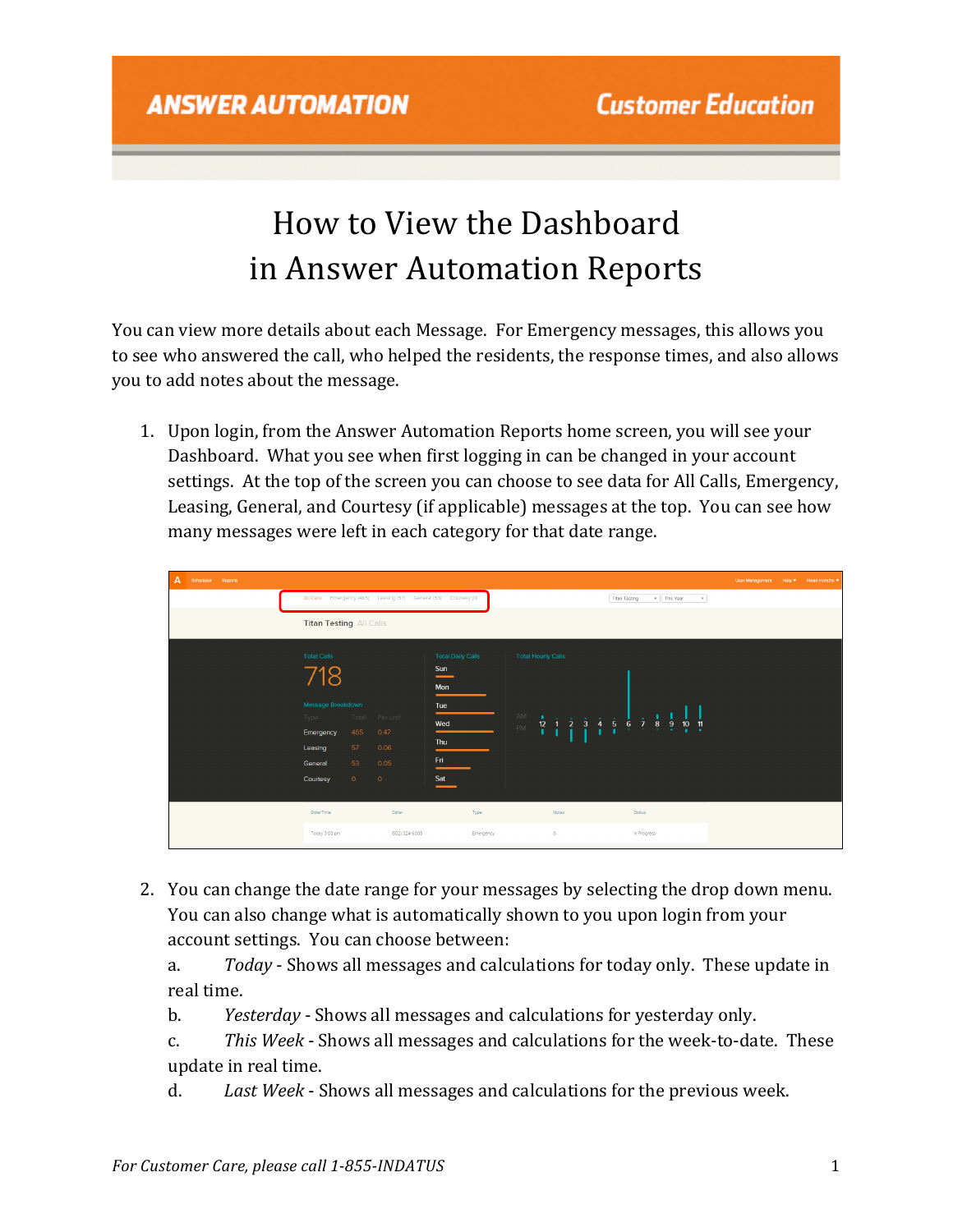e. *This Month* - Shows all messages and calculations for the current month-todate. These update in real time.

f. Last Month - Shows all messages and calculations for the previous month.

g. This *Year* - Shows all messages and calculations for the year-to-date. These update in real time.

h. *Last Year* - Shows all messages and calculations for the previous year.



### All Calls

The All Calls dashboard provides information about all of the calls the reach your Answer Automation service. Not everyone who reaches Answer Automation will leave a message, so you may see that your Total Call and Messages left are different. Total calls provide you data about when you are getting the most calls hitting our service, meaning that they were not answered in the office before reaching Answer Automation.

- 1. This is the All Calls Dashboard. Here you will see the Total Calls, Message Breakdown, Total Daily Calls, and Total Hourly Calls.
	- a. Total Calls are the total calls that have went to Answer Automation, meaning that the office did not answer those call before reaching the service. This does *not* mean that the caller necessarily left a message.
	- b. Message Breakdown breaks the messages left during that time period down to the different types of messages left and messages left per unit.
	- c. Total Daily Calls are the Total Calls broken down by day. Again, this does not mean that all of the callers left a message. Hover over the bar to see the number of calls that day.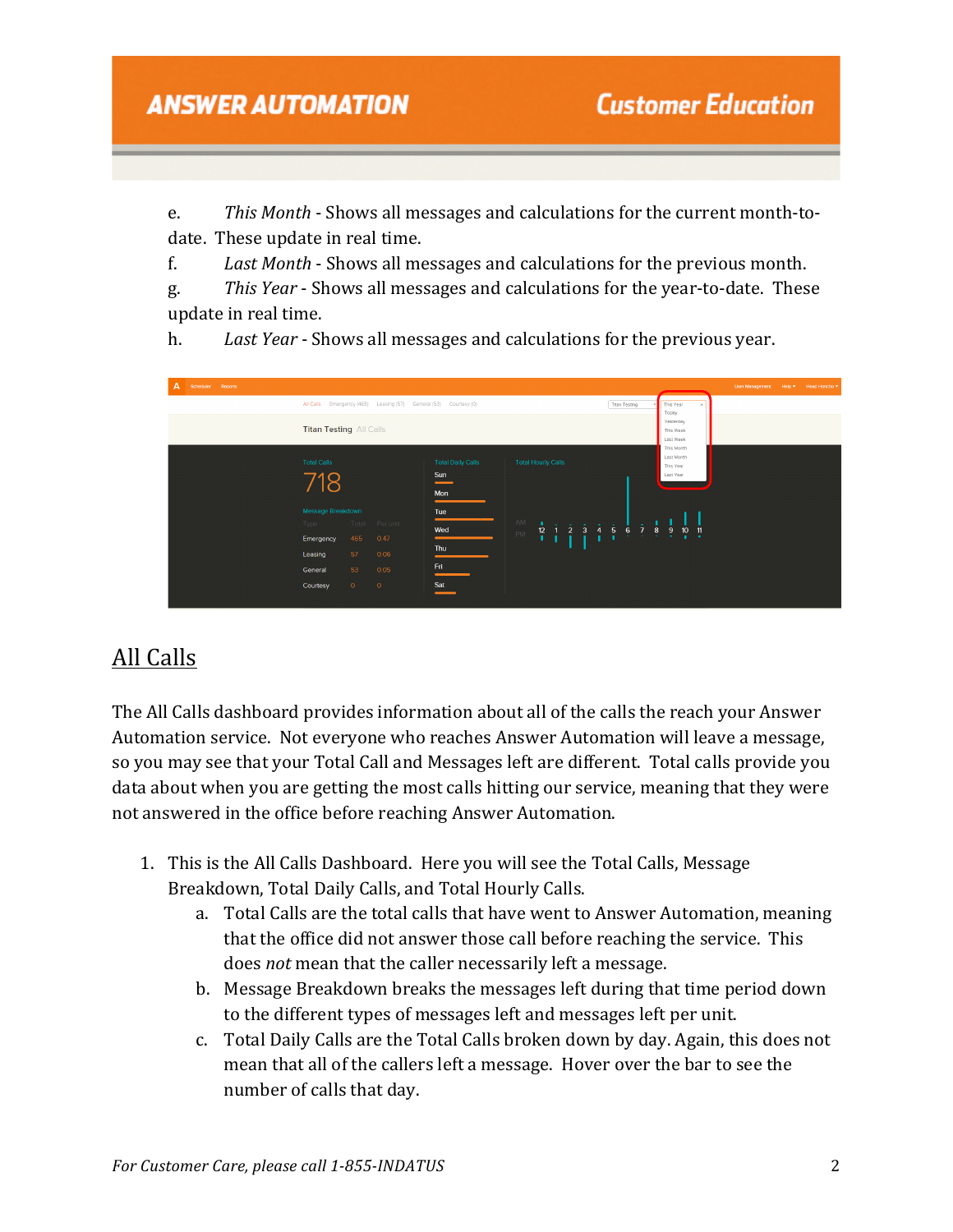d. Total Hourly Calls are the Total Calls broken down by hours for that time period. AM will have the bars going up, PM will have the bars going down. Hover over a bar to see the number of calls that hour.

| A<br>Scheduler Reports |                                                                                                       |                                                                                              |                                                                           |                                                                                                                                     |                                                                                                        | User Management Help * Head Honcho * |  |
|------------------------|-------------------------------------------------------------------------------------------------------|----------------------------------------------------------------------------------------------|---------------------------------------------------------------------------|-------------------------------------------------------------------------------------------------------------------------------------|--------------------------------------------------------------------------------------------------------|--------------------------------------|--|
|                        |                                                                                                       | All Calls Emergency (465) Leasing (57) General (53) Courtesy (0)                             |                                                                           |                                                                                                                                     | v This Year<br><b>Titan Testing</b><br>$\mathbf{v}$                                                    |                                      |  |
|                        | <b>Titan Testing All Calls</b>                                                                        |                                                                                              |                                                                           |                                                                                                                                     |                                                                                                        |                                      |  |
|                        | <b>Total Calls</b><br>718<br>Message Breakdown<br>Type<br>Emergency<br>Leasing<br>General<br>Courtesy | Total Per unit<br>465<br>0.47<br>57 <sub>2</sub><br>0.06<br>53<br>0.05<br>$\circ$<br>$\circ$ | <b>Total Daily Calls</b><br>Sun<br>Mon<br>Tue<br>Wed<br>Thu<br>Fri<br>Sat | <b>Total Hourly Calls</b><br>AM<br>$\overline{3}$<br>$\frac{4}{1}$<br>$\frac{12}{1}$<br>$\overline{2}$<br>$\mathbf{1}$<br><b>PM</b> | $\frac{5}{1}$<br>$\frac{7}{2}$ 8<br>$\frac{9}{7}$<br>$\frac{10}{1}$<br>$\frac{11}{2}$<br>$\frac{6}{1}$ |                                      |  |
|                        | Date/Time                                                                                             | Caller                                                                                       | Type                                                                      | Notes                                                                                                                               | Status                                                                                                 |                                      |  |
|                        | Today 3:03 pm                                                                                         | (502) 324-6008                                                                               | Emergency                                                                 | $\circ$                                                                                                                             | In Progress                                                                                            |                                      |  |
|                        | Today 3:03 pm                                                                                         | (502) 324-6008                                                                               | Emergency                                                                 | $\bullet$                                                                                                                           | In Progress                                                                                            |                                      |  |
|                        |                                                                                                       |                                                                                              |                                                                           |                                                                                                                                     |                                                                                                        |                                      |  |

- 2. You can view all of the messages left for your site during that time period. You can sort the messages by:
	- a. *Date/Time*: This will be the day and time the message was left for you.
	- b. *Caller*: This will either be their caller ID or their name if the data is in our system.
	- c. *Type*: The type of message left. The options are Emergency, Leasing, General and Courtesy.
	- d. *Notes*: This will sort by how many notes were added for the message.
	- e. *Status*: Where the call is in the call process. Statuses can be one of the following
		- i. *In progress*: Message has been sent out, but not yet listened to. (applies to Emergency and Courtesy messages)
		- ii. *Responded*: Someone has listened to this message over the phone.
		- iii. *Emailed*: Applies to Leasing and General messages when the message has been sent to the email address associated with the account.
		- iv. *Abandoned*: it has been over 12 hours since the message has been left and no one has listened to the message. (applies to Emergency and Courtesy messages)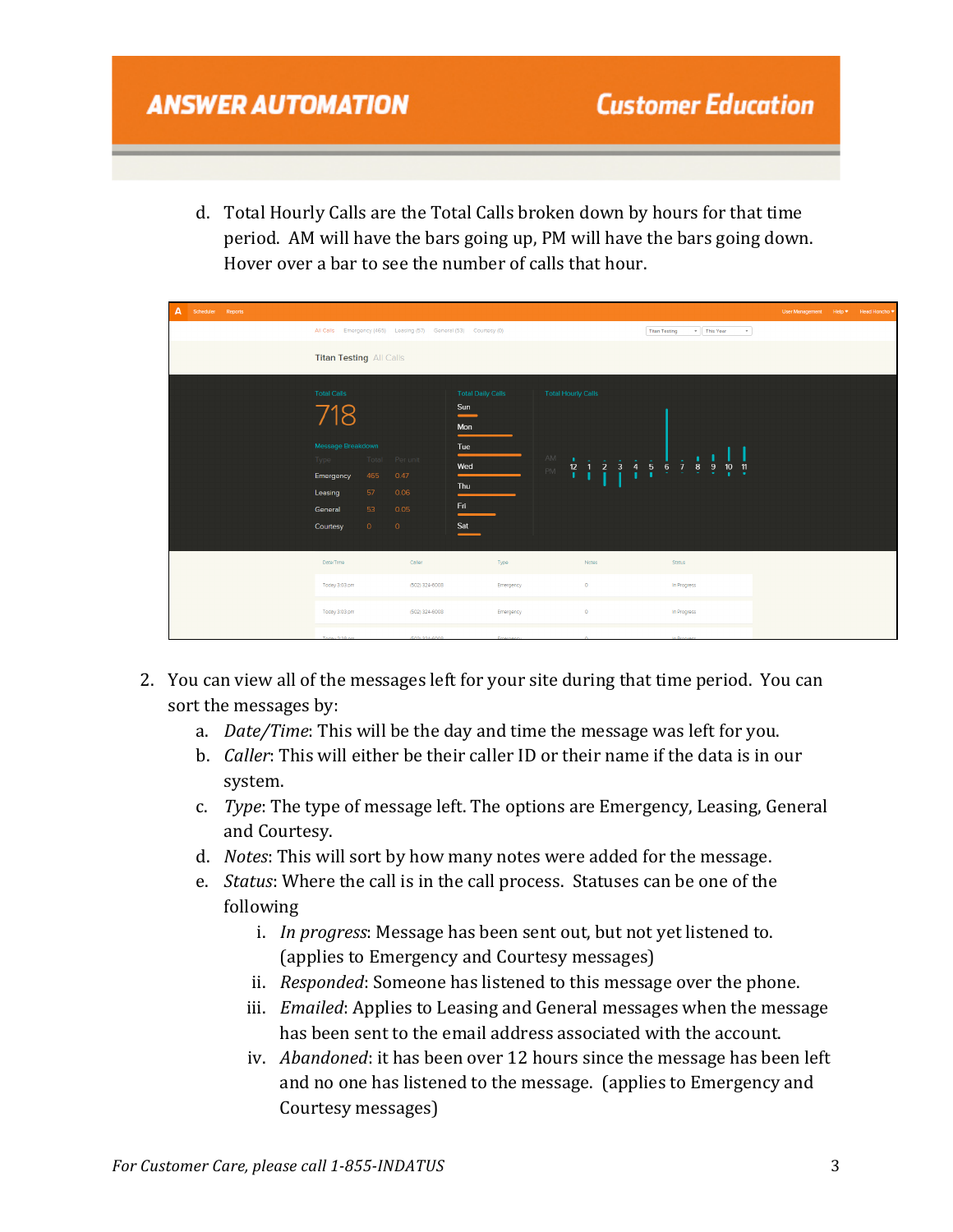| Answer Automation Repo X                                                                             |                                |         |                                                                 |                                        |                                                             |                                                   |                               |             | $-6 - 8$           |
|------------------------------------------------------------------------------------------------------|--------------------------------|---------|-----------------------------------------------------------------|----------------------------------------|-------------------------------------------------------------|---------------------------------------------------|-------------------------------|-------------|--------------------|
| $\leftarrow \rightarrow C$ [ ] testing answerautomation-demo.com/reports/property/639/all/this_month |                                |         |                                                                 |                                        |                                                             |                                                   |                               |             | $Q \nsubseteq d$ = |
| A<br>Answer Automation Scheduler Reports                                                             |                                |         |                                                                 |                                        |                                                             |                                                   | User Management Feedback Help | Head Honcho |                    |
|                                                                                                      |                                |         | All Calls Emergency (40) Leasing (11) General (12) Courtesy (0) |                                        |                                                             | v This Month<br><b>Titan Testing</b><br>$\;$ $\;$ |                               |             |                    |
|                                                                                                      | <b>Titan Testing All Calls</b> |         |                                                                 |                                        |                                                             |                                                   |                               |             |                    |
|                                                                                                      | <b>Total Calls</b>             |         |                                                                 | <b>Total Daily Calls</b>               | <b>Total Hourly Calls</b>                                   |                                                   |                               |             |                    |
|                                                                                                      | 81                             |         |                                                                 | Sun<br>$\overline{\phantom{0}}$<br>Mon |                                                             |                                                   |                               |             |                    |
|                                                                                                      | Message Breakdown              |         |                                                                 | Tue<br>—                               | AM.                                                         |                                                   |                               |             |                    |
|                                                                                                      | Type a                         |         | Total Per unit                                                  | Wed                                    | ٠<br>$\overline{2}$<br>$3 \quad 4$<br>$\frac{12}{1}$<br>PM. | $\frac{1}{5}$<br>$6\overline{7}8$<br>9 10 11      |                               |             |                    |
|                                                                                                      | Emergency                      | 40      | 0.04                                                            | Thu                                    |                                                             | $\mathbf{L}^{-1}$                                 |                               |             |                    |
|                                                                                                      | Leasing                        | $11 -$  | 0.01                                                            | Fri                                    |                                                             |                                                   |                               |             |                    |
|                                                                                                      | General                        | $12-12$ | 0.01                                                            | $\overline{\phantom{0}}$               |                                                             |                                                   |                               |             |                    |
|                                                                                                      | Courtesy                       | $\circ$ | $\circ$                                                         | Sat<br>-                               |                                                             |                                                   |                               |             |                    |
|                                                                                                      |                                |         |                                                                 |                                        |                                                             |                                                   |                               |             |                    |
|                                                                                                      | Date/Time                      |         | Caller                                                          | Type                                   | Notes                                                       | Status                                            |                               |             |                    |
|                                                                                                      | Today 6:01 am                  |         | James Georgio                                                   | Emergency                              | $\circ$                                                     | Responded                                         |                               |             |                    |
|                                                                                                      | Yesterday 6:01 am              |         | James Georgio                                                   | Emergency                              | $\circ$                                                     | Resolved                                          |                               |             |                    |
|                                                                                                      | Mon 2:15 pm                    |         | James Georgio                                                   | Emergency                              | $\circ$                                                     | Resolved                                          |                               |             |                    |
|                                                                                                      |                                |         |                                                                 |                                        |                                                             |                                                   |                               |             |                    |

3. To view more details about a specific message, select the message. You can also listen to the message when you have viewed more details by selecting the play button (orange triangle).

| <b>H</b> Answer Automation Repo X<br>C htesting.staging-aa.com/reports/property/308/all/this_month<br>$\leftarrow$ $\rightarrow$ |                            |                |           |                |               |                        | $\vert - \vert 0 \vert - x$<br>☆<br>Ξ |
|----------------------------------------------------------------------------------------------------------------------------------|----------------------------|----------------|-----------|----------------|---------------|------------------------|---------------------------------------|
| A<br><b>Answer Automation</b>                                                                                                    |                            |                |           |                |               | Feedback Help John Doe |                                       |
|                                                                                                                                  | Date/Time                  | Caller         | Type      | Notes          | <b>Status</b> |                        |                                       |
|                                                                                                                                  | Tue 2:46 pm                | Samwise Gamgee | Emergency | $\overline{2}$ | Resolved      |                        |                                       |
|                                                                                                                                  | Tue 2:46 pm                | Samwise Gamgee | Leasing   | $\bullet$      | Emailed       |                        |                                       |
|                                                                                                                                  | Tue 2:46 pm                | Samwise Gamgee | General   | $\bullet$      | Emailed       |                        |                                       |
|                                                                                                                                  | Message Created<br>2:46 pm |                | Add Note  |                |               |                        |                                       |
|                                                                                                                                  | Tue 1:49 pm                | Samwise Gamgee | Emergency | $\overline{1}$ | Resolved      |                        |                                       |
|                                                                                                                                  | Tue 1:49 pm                | Samwise Gamgee | Leasing   | $\bullet$      | Emailed       |                        |                                       |
|                                                                                                                                  | Tue 1:49 pm                | Samwise Gamgee | General   | $\bullet$      | Emailed       |                        |                                       |
|                                                                                                                                  |                            |                |           |                |               |                        |                                       |

4. To search for a message, enter a phone number or name in the search bar at the bottom of the page.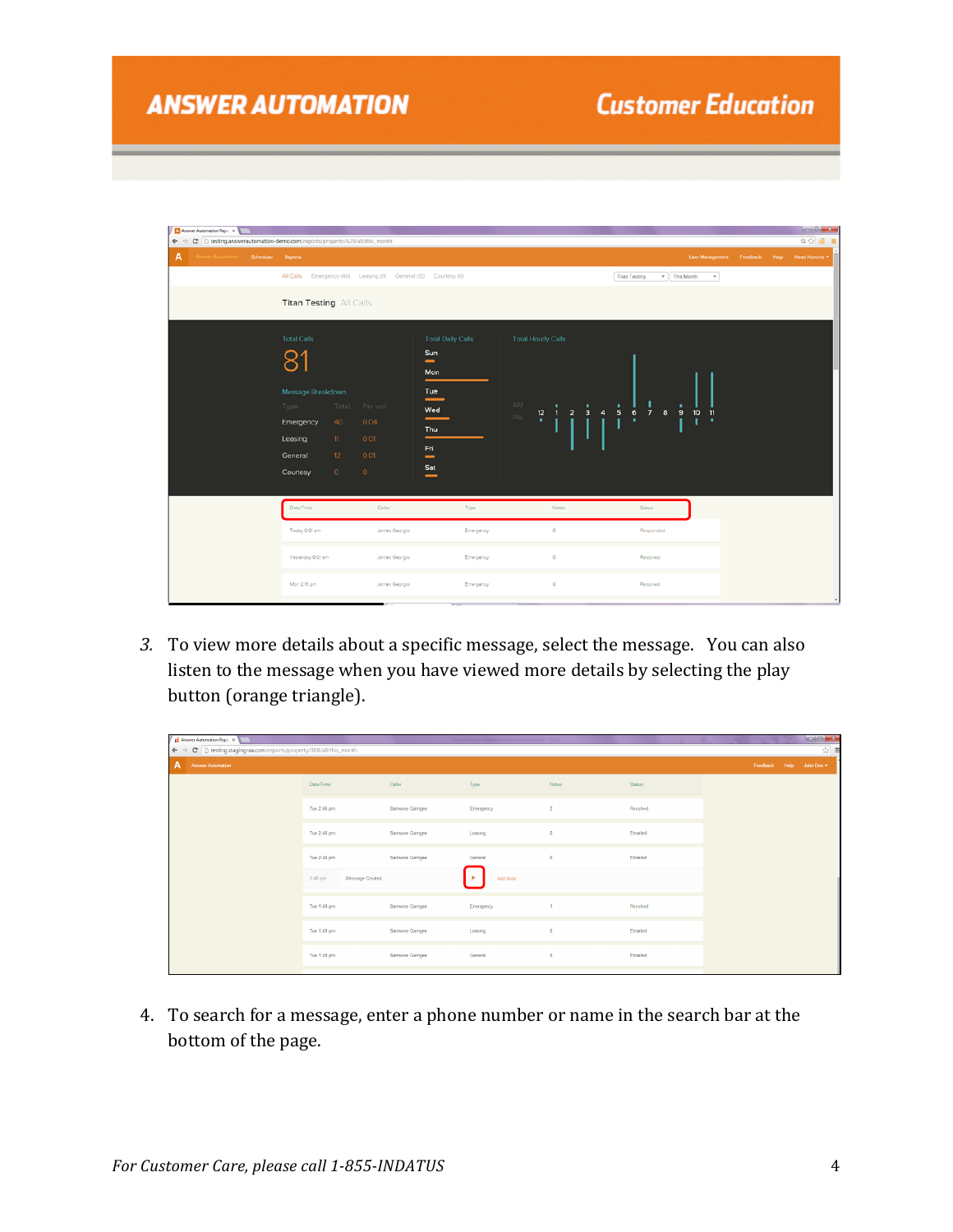| <b>Fil</b> Answer Automation Repo X                                |                  |                        |           |                      |                                                                                                                                                                                                        |  | $\begin{array}{c c c c c} \hline \multicolumn{3}{c }{\mathbf{I}} & \multicolumn{3}{c }{\mathbf{I}} & \multicolumn{3}{c }{\mathbf{I}} & \multicolumn{3}{c }{\mathbf{X}} \\ \hline \multicolumn{3}{c }{\mathbf{I}} & \multicolumn{3}{c }{\mathbf{I}} & \multicolumn{3}{c }{\mathbf{I}} & \multicolumn{3}{c }{\mathbf{I}} & \multicolumn{3}{c }{\mathbf{I}} & \multicolumn{3}{c }{\mathbf{I}} & \multicolumn{3}{c }{\mathbf{I}} \\ \hline \multicolumn{3}{c $ |
|--------------------------------------------------------------------|------------------|------------------------|-----------|----------------------|--------------------------------------------------------------------------------------------------------------------------------------------------------------------------------------------------------|--|------------------------------------------------------------------------------------------------------------------------------------------------------------------------------------------------------------------------------------------------------------------------------------------------------------------------------------------------------------------------------------------------------------------------------------------------------------|
| ← → C   testing.staging-aa.com/reports/property/308/all/this_month |                  |                        |           |                      |                                                                                                                                                                                                        |  | ☆                                                                                                                                                                                                                                                                                                                                                                                                                                                          |
| $\mathbf{A}$<br><b>Answer Automation</b>                           |                  |                        |           |                      |                                                                                                                                                                                                        |  | Feedback Help John Doe                                                                                                                                                                                                                                                                                                                                                                                                                                     |
|                                                                    | Date/Time        | Caller                 | Type      | Notes                | Status                                                                                                                                                                                                 |  |                                                                                                                                                                                                                                                                                                                                                                                                                                                            |
|                                                                    | Tue 1:46 pm      | Samwise Gamgee         | Leasing   | $\overline{0}$       | Emailed                                                                                                                                                                                                |  |                                                                                                                                                                                                                                                                                                                                                                                                                                                            |
|                                                                    | Tue 1:46 pm      | Samwise Gamgee         | General   | $\bullet$            | Emailed                                                                                                                                                                                                |  |                                                                                                                                                                                                                                                                                                                                                                                                                                                            |
|                                                                    | Tue 1:46 pm      | Samwise Gamgee         | Emergency | $\bullet$            | Responding                                                                                                                                                                                             |  |                                                                                                                                                                                                                                                                                                                                                                                                                                                            |
|                                                                    | Tue 1:09 pm      | Samwise Gamgee         | Emergency | $\ddot{\phantom{0}}$ | Responding                                                                                                                                                                                             |  |                                                                                                                                                                                                                                                                                                                                                                                                                                                            |
|                                                                    | Tue 12:58 pm     | <b>Blaine Resident</b> | Emergency | $\bullet$            | Responding                                                                                                                                                                                             |  |                                                                                                                                                                                                                                                                                                                                                                                                                                                            |
|                                                                    | Tue 10:16 am     | Samwise Gamgee         | Emergency | $\ddot{\phantom{0}}$ | Responding                                                                                                                                                                                             |  |                                                                                                                                                                                                                                                                                                                                                                                                                                                            |
|                                                                    | Tue 10:16 am     | Samwise Gamgee         | General   | $\bullet$            | Emailed                                                                                                                                                                                                |  |                                                                                                                                                                                                                                                                                                                                                                                                                                                            |
|                                                                    | Tue 10:16 am     | Samwise Gamgee         | Leasing   | $\bullet$            | Emailed                                                                                                                                                                                                |  |                                                                                                                                                                                                                                                                                                                                                                                                                                                            |
|                                                                    | Tue 10:12 am     | Samwise Gamgee         | Emergency | $\ddot{\phantom{0}}$ | Responding                                                                                                                                                                                             |  |                                                                                                                                                                                                                                                                                                                                                                                                                                                            |
|                                                                    | Tue 10:12 am     | Samwise Gamgee         | Leasing   | $\bullet$            | Emailed                                                                                                                                                                                                |  |                                                                                                                                                                                                                                                                                                                                                                                                                                                            |
|                                                                    | Tue 10:12 am     | Samwise Gamgee         | General   | $\bullet$            | Emailed                                                                                                                                                                                                |  |                                                                                                                                                                                                                                                                                                                                                                                                                                                            |
|                                                                    | Tue 9:58 am      | <b>Blaine Resident</b> | Emergency | $\bullet$            | Responding                                                                                                                                                                                             |  |                                                                                                                                                                                                                                                                                                                                                                                                                                                            |
|                                                                    | Filter by caller | Go                     |           |                      | $\begin{array}{ c c c c c }\hline \multicolumn{1}{ c }{1} & 2 & \multicolumn{1}{ c }{\rightarrow} \\ \hline \multicolumn{1}{ c }{1} & 1 & 2 & \multicolumn{1}{ c }{\rightarrow} \\ \hline \end{array}$ |  |                                                                                                                                                                                                                                                                                                                                                                                                                                                            |

#### **Leasing and General Calls**

Under the Leasing and General tabs you will find all of your leasing and general messages. Just like with the All Calls tab you can view more details and listen to your message by selecting the message. Also you can search for a specific message as well.

| II Answer Automation Repo X                                                              |                                                                |                      |              |                                            |                        |   |
|------------------------------------------------------------------------------------------|----------------------------------------------------------------|----------------------|--------------|--------------------------------------------|------------------------|---|
| $\leftarrow$ $\rightarrow$<br>C   http://grad.com/reports/property/308/leasing/this_year |                                                                |                      |              |                                            |                        | ☆ |
| A<br><b>Answer Automation</b>                                                            |                                                                |                      |              |                                            | Feedback Help John Doe |   |
|                                                                                          | All Calls Emergency (149) Leasing (8) General (7) Courtesy (0) |                      |              | Customer Education *   This Year<br>$\sim$ |                        |   |
|                                                                                          | <b>Customer Education</b> Leasing Messages                     |                      |              | <b>Export Report</b>                       |                        |   |
|                                                                                          | Date/Time                                                      | Caller               | Notes        | <b>Status</b>                              |                        |   |
|                                                                                          | Jul 3 3:28 pm                                                  | <b>Ryan Resident</b> | $\bullet$    | Emailed                                    |                        |   |
|                                                                                          | Jul 3 3:23 pm                                                  | <b>Ryan Resident</b> | $\mathbf{1}$ | Emailed                                    |                        |   |
|                                                                                          | Jul 3 2:01 pm                                                  | Samwise Gamgee       | $\bullet$    | Emailed                                    |                        |   |
|                                                                                          | Jul 3 11:48 am                                                 | Samwise Gamgee       | $\bullet$    | Emailed                                    |                        |   |
|                                                                                          | Jul 3 11:24 am                                                 | Samwise Gamgee       | $\bullet$    | Emailed                                    |                        |   |
|                                                                                          | Jul 3 10:58 am                                                 | Samwise Gamgee       | $\bullet$    | Emailed                                    |                        |   |
|                                                                                          | Jul 3 10:36 am                                                 | (859) 466-7465       | $\bullet$    | Listened To                                |                        |   |
|                                                                                          | Jul 2 3:03 pm                                                  | <b>Ryan Resident</b> | $\bullet$    | <b>Listened To</b>                         |                        |   |
|                                                                                          | Filter by caller                                               | Go                   |              |                                            |                        |   |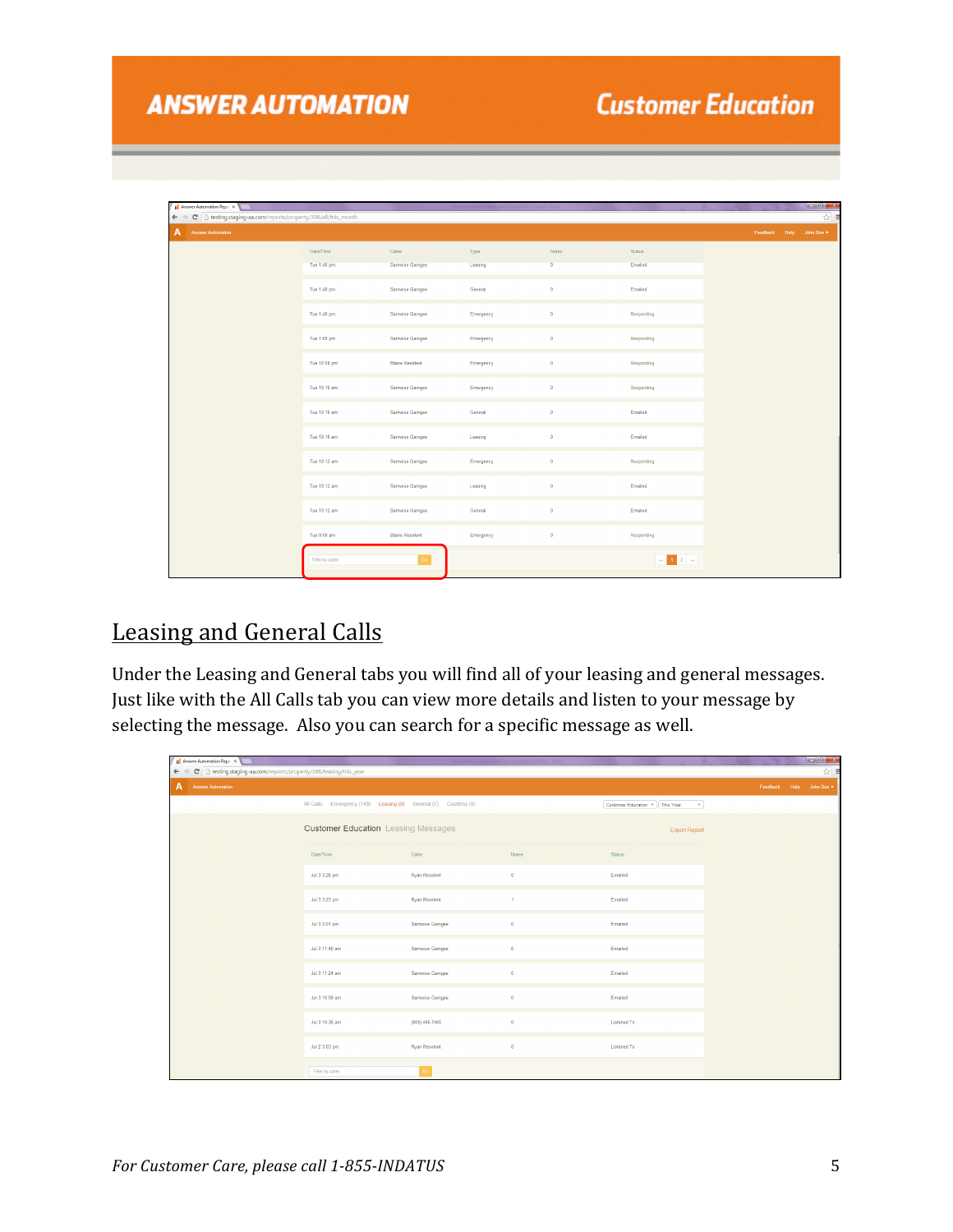#### Emergency Calls

Here, all calls that resulted in an emergency message will be posted for your review.

1. Displayed in a dark bar located in the center of the dashboard, you will find your property's Stats are displayed. After an emergency message is left in your Answer Automation service, the Emergency Response is the time it takes for an on-call maintenance tech to retrieve the message. For reference, we've included an Industry Average, calculated from the 13,000+ properties using Answer Automation across the country.

| $\mathbf{A}$ | Scheduler Reports |                                |                                         |                                                                  |                                          |                       | User Management Help |  | Head Honcho |  |
|--------------|-------------------|--------------------------------|-----------------------------------------|------------------------------------------------------------------|------------------------------------------|-----------------------|----------------------|--|-------------|--|
|              |                   |                                |                                         | All Calls Emergency (465) Leasing (57) General (53) Courtesy (0) | v This Year<br><b>Titan Testing</b><br>× |                       |                      |  |             |  |
|              |                   |                                | <b>Titan Testing</b> Emergency Messages |                                                                  |                                          |                       |                      |  |             |  |
|              |                   | <b>Emergency Response Time</b> |                                         |                                                                  |                                          |                       |                      |  |             |  |
|              |                   |                                | PROPERTY AVG                            | PORTFOLIO AVG                                                    | COMPANY AVG                              | INDUSTRY AVG          |                      |  |             |  |
|              |                   | HR MIN SEC                     | 1:18:20                                 | 06:28<br><b>SEC</b><br><b>MIN</b>                                | 06:28<br><b>SEC</b><br><b>MIN</b>        | 36:48<br>SEC.<br>MIN. |                      |  |             |  |
|              |                   | Date/Time                      | Coller                                  | Response                                                         | Notes                                    | <b>Status</b>         |                      |  |             |  |
|              |                   | Today 3:03 pm                  | (502) 324-6008                          | $\sim$                                                           | $\circ$                                  | In Progress           |                      |  |             |  |

- 2. Messages can be sorted by selecting the column header and are organized by the following attributes.
	- a. *Date/Time* The day and time when the emergency message was left with the Answer Automation service.
	- b. *Caller* Identifies who left the message. If the resident had previously had a work ticket submitted and their Resident Information was submitted. Reports will display the name. If not, Reports will display the Caller ID telephone number.
	- c. *Emergency* This is the Emergency Response Time.
	- d. *Notes* Notes can be associated with a message. (\*Notes left via the mobile app will appear in the Ticket Overview).
	- e. *Status* The Status shows where the emergency stands on its road to resolution. A message can have one of the following Status':
		- a. Responding When a message has been left in the service, and has not yet been retrieved by an on-call technician, it is in the Responding state.